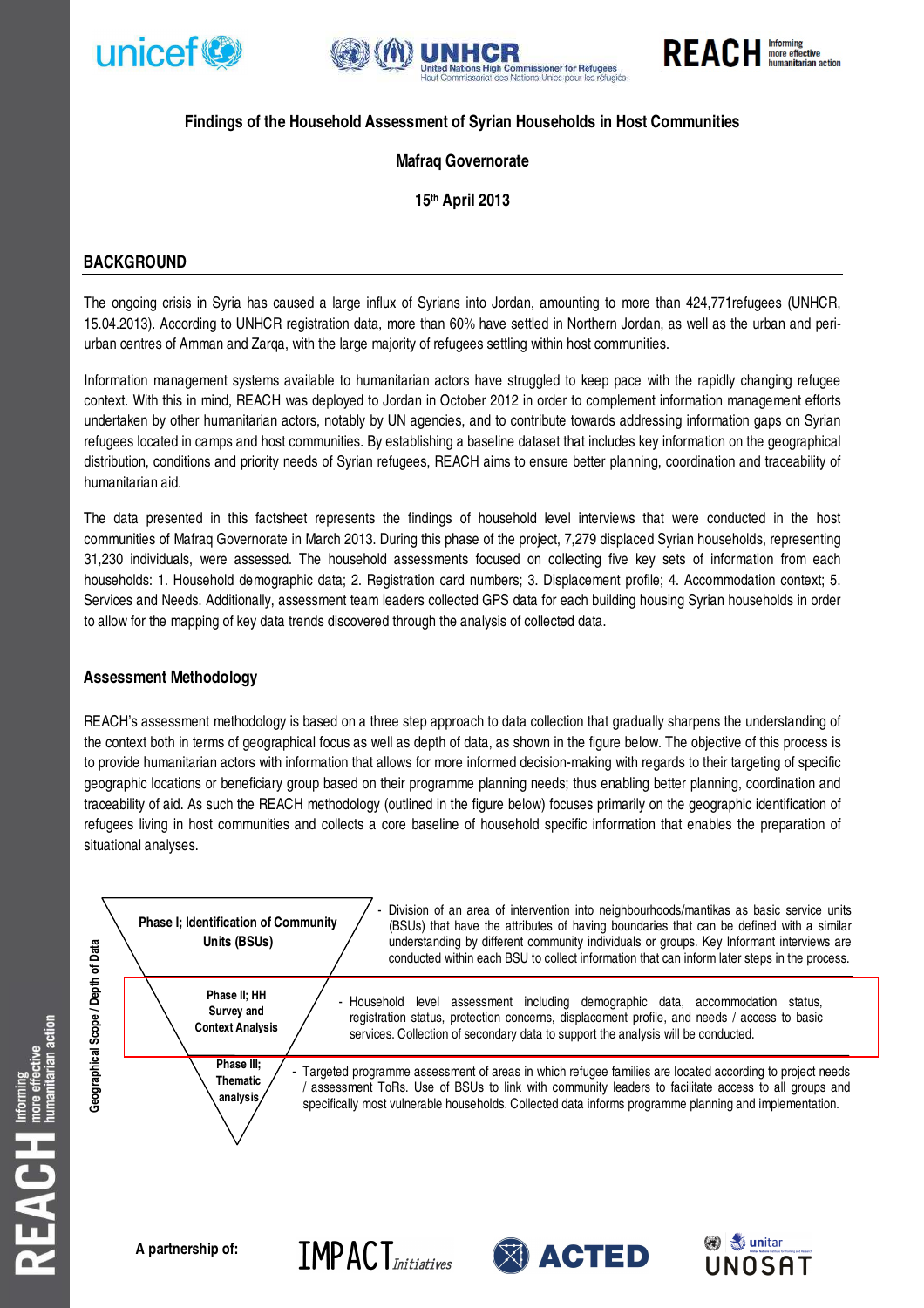





# Key findings

A total of **7,279** households were identified through the assessment, representing approximately **31,230** individuals. Of these**, 10,852** individuals were settled in Mafraq City, and the remaining **20,378** in rural areas of the Governorate. Annex 1 shows the breakdown of individuals per BSU in Mafraq Governorate.

### Household profile

The average size of households identified through the assessment was **4,** with an equal split between men and women, **2** per household on average.

**55%** of individuals identified were reported to be under the age of 18, of which **19%** were reported to be less than 5 years old. Only a relatively small proportion of identified individuals, **29%**, were reported to be aged between 29 and 59, indicating a high dependency ratio.

| Age                | <b>Males</b> | <b>Females</b> | Total % |
|--------------------|--------------|----------------|---------|
| <b>Under 5</b>     | 3006         | 2871           | 19%     |
| 5 to 11            | 3245         | 3119           | 20%     |
| 12 to 17           | 2486         | 2407           | 16%     |
| 18 to 24           | 1685         | 2306           | 13%     |
| 25 to 59           | 4042         | 4961           | 29%     |
| over <sub>60</sub> | 448          | 654            | 3%      |
| <b>Total</b>       | 14912        | 16318          | 100%    |

**88** households reported having children under 18 with them who were part of their extended family but not a direct relation. In total **145** such children, **91** male and **54** female, were identified as being hosted by the aforementioned households at the time of the assessment.

In addition to this number of households, **13** reported having children under 18 with them who were not part of their nuclear or extended family. In total **22** such children, **9** male and **13** female, were identified as being hosted by the aforementioned households at the time of the assessment.

In total **468** disabled individuals, reported by **417** households, were identified through the assessment. As expected, due to the sensitivity of the question when considered in the context, a considerable number of households refused to provide a response, **403.** 

### Displacement profile

Over half of all households, **51%**, identified as being a resident in Mafraq Governorate at the time of assessment,

 $IMPACT$ 

reported their Syrian Governorate of origin as being Dar'a. This considerable proportion of households that reported originating from Dar'a can be explained by the Governorate's close geographical proximity to Mafraq. Additionally, a considerable proportion of households, **32%**, reported their Syrian Governorate of origin as being Homs, located in the centre of Syria. Only a very small number of households reported originating from other Syrian Governorates, representing **17%** of the total.



Of the households identified through the assessment, the majority, **66%**, reported that they had been displaced from their area of origin during 2012. Only a small proportion of households, **11%**, reported that they had been displaced during 2011, a relatively early period of the Syrian crisis. A sizeable proportion of households, **23%,** reported that they had been displaced from their area of origin relatively recently during the first quarter of 2013.



**79%** of households reported that they left with all of their family members upon initial displacement, with only a minority





**A partnership of:**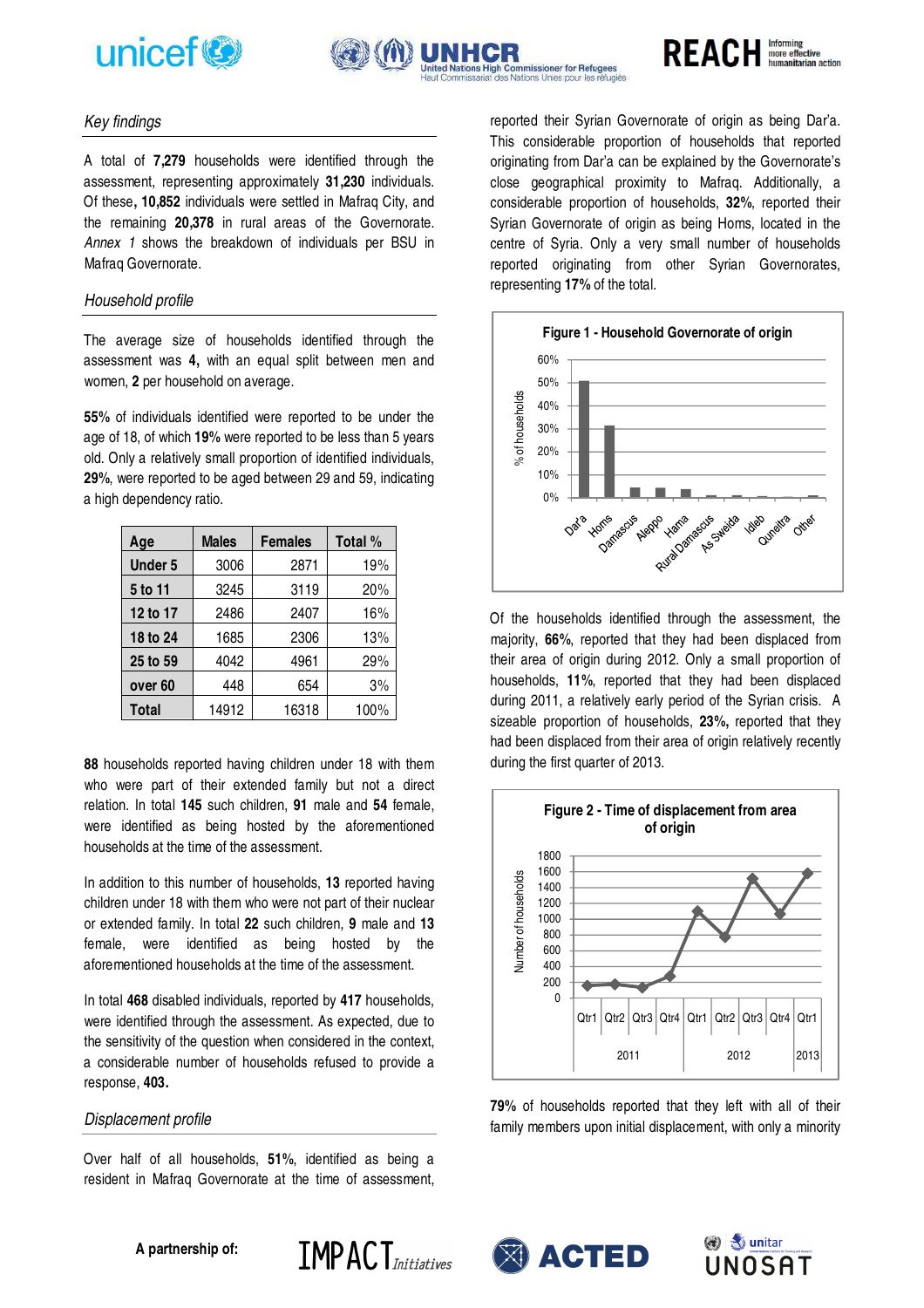





of households, **14%**, reporting that they left any family members behind<sup>1</sup>.

In spite of this, a slightly higher proportion of households, **28%**, reported that they had family members who were not currently with them at their location in Jordan. Of this proportion it was overwhelmingly males over the age of 18 who were not currently with their household, representing **60%** of this proportion. Only a small proportion of households reported that males or females under the age of 18 were not currently with them, **9%** and **8%** respectively. When asked whether family members not currently with the household would be joining them within 2 months, most commonly households reported negatively, representing **48%** of the total. Interestingly, **30%** of households with family members not currently with them reported that they did not know whether they would be joining them within 2 months. In the vast majority of cases, all members of households identified through the assessment were reported to be currently residing in either Jordan or Syria, with only **9%** of households reporting to have family members abroad.



The overwhelming majority of households reported that their primary source of information on the support and services available to them on arrival in Jordan was other Syrian families, representing **86%** of the total. A sizeable proportion of households, **22%**, reported that information was received from Jordanian families. Only a very small proportion, representing **2%** of the total, reported that they primarily received information from other sources such as local authorities, community leaders, or border authorities.

**IMPACT**<sub>*Initiatives*</sub>



The vast majority of households identified through the assessment reported that they would be comfortable seeking the assistance from the Jordanian Police in the event they faced serious problems / threats in Mafraq Governorate, representing **80%** of the total. Despite the reliance on other Syrian households in other situations, such as on information upon arrival in Jordan as described above, only a minority of households, **16%**, reported that they would seek the assistance of other Syrian households in the case that serious problems / threats were faced.



### Context analysis in Jordan

#### Registration status

Of the 7,279 households identified, a slight minority, **43%**, reported that they were registered with UNHCR at the time of the assessment. In addition to the **31%** of households that reported they were not registered with UNHCR at the time of the assessment, **20%** of households reported that they had a registration interview scheduled with UNHCR. The average date for scheduled registration interviews was reported to be the beginning of **June 2013**. **276** households, representing **4%** of the total households identified during the assessment





l

<sup>1</sup> The remaining **8%** of households declined to give a response to the question.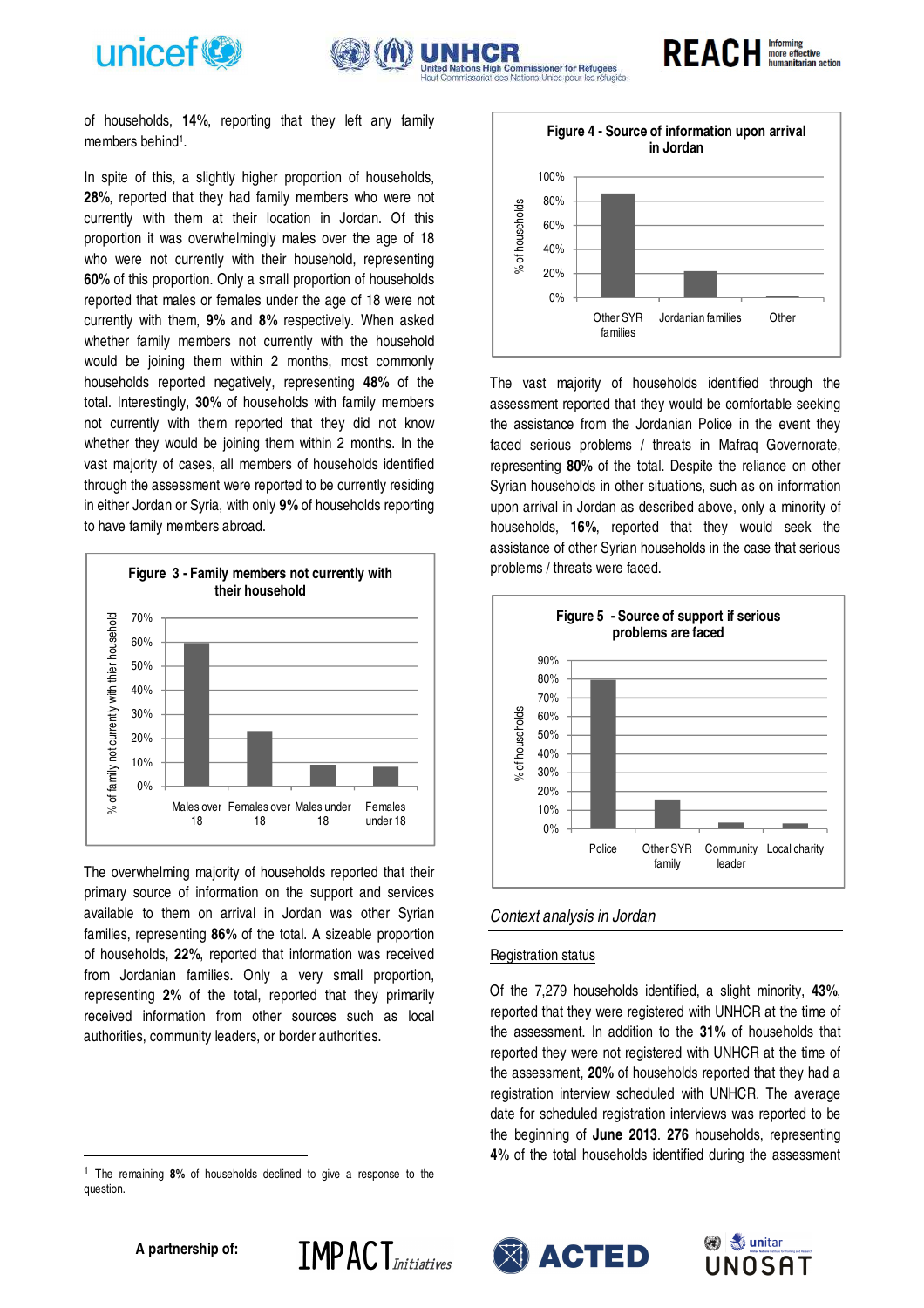



**REACH Informing manitarian action** 

reported that they were in possession of a ration card<sup>2</sup> , indicating that they had previously spent time in a UNHCR administered camp or transit facility.



A higher proportion of households, **55%**, reported that they were registered with an organisation other than UNHCR. Of this proportion, the majority, **58%,** reported that they were registered with local charities. In addition to local charities, a considerable proportion of households reported that they were registered with either religious institutions or the Jordanian Red Crescent, **43%** and **37%** respectively.



#### Shelter context

l

The overwhelming majority of households identified in Mafraq Governorate, **86%**, were residing in apartments or houses at the time of the assessment. Unlike other Governorates

targeted through the assessment, particularly Balqa, only a very small proportion of households were residing in tents / temporary shelters at the time of assessment, representing **5%** of the total.



The most common context in which households were living was accommodation shared with other Syrian households, **36%**. Despite this, a similar proportion of households, **35%**, reported that they were the sole resident of their shelter. When compared with other Governorates targeted through the assessment, a relatively high proportion of households, **15%**, reported that they were being hosted by a Syrian family with either Jordanian citizenship or the right to work in Jordan.

**66%** of households reported that they were paying rent for their shelter at the time of the assessment, with an average monthly price of **113 JOD**. Rental prices were on average higher in urban areas than in rural areas, **136 JOD** compared to **89 JOD**.

Rental prices in Mafraq Governorate ranged from a symbolic monthly rate of **1 JOD** to **1470 JOD**. However, in spite of the considerable aforementioned range in rental prices, as figure 9 shows the vast majority of households reported that their average monthly rental costs were to the low end of the range.









<sup>2</sup> 6% of interviewed households declined to provide an answer to this questions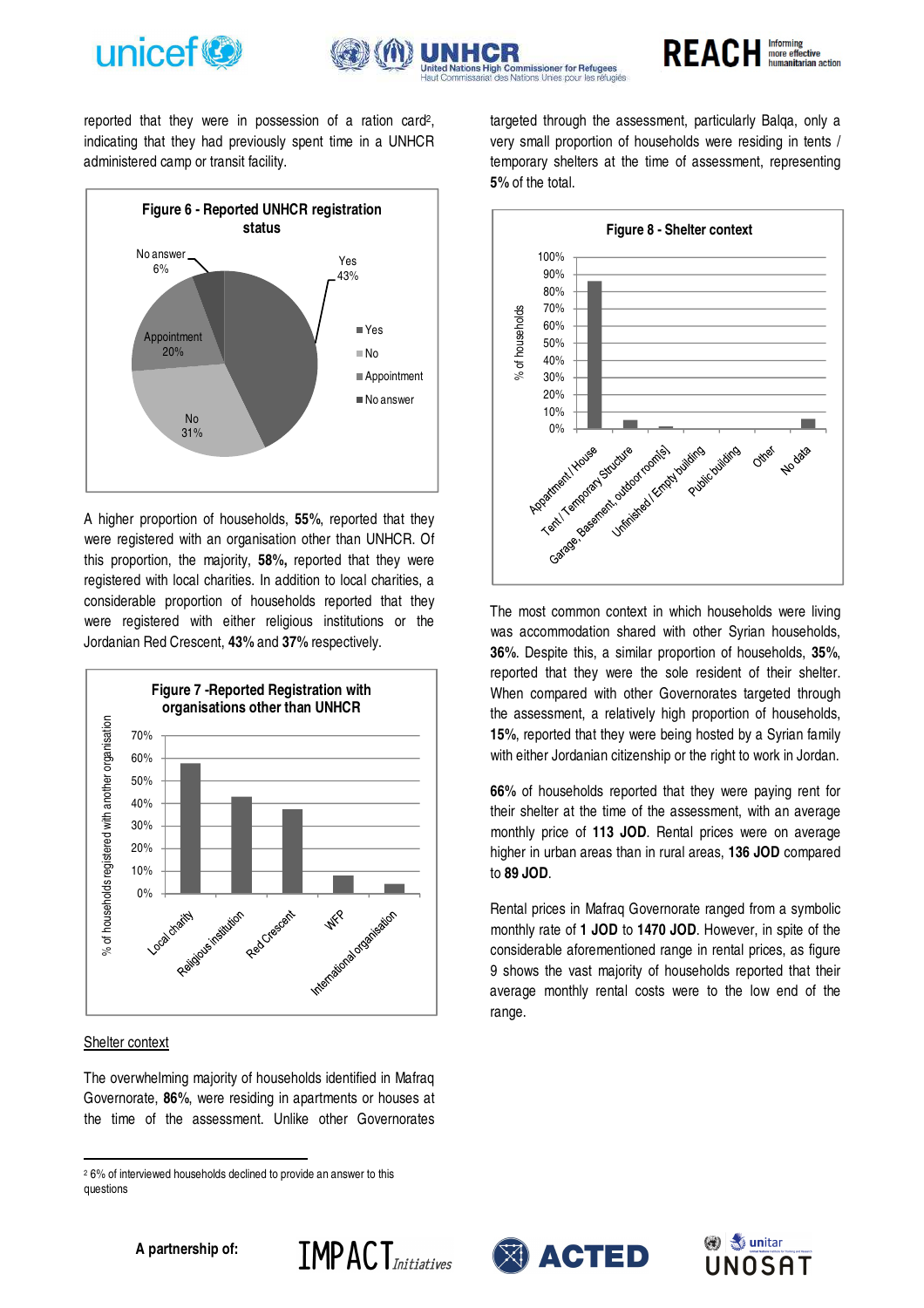



As expected with such a high proportion of Syrian households resident in apartments or houses, a similarly high proportion reported that they had access to a latrine inside their shelter, **85%**. Only a small proportion of households reported that they either had a latrine located outside of their shelter or that they had no access to a latrine at all, **5%** and **4%** respectively<sup>3</sup> .

**75%** of households reported that they were able to receive water deliveries through the public network on at least a semiregular basis, either less than once per week, **38%,** or 1 – 2 times per week, **37%**. Despite this a relatively high proportion of households, **19%**, reported that their shelter was not connected to any public water delivery network.

When asked what coping strategies were utilised when a water shortage was faced, the majority of households, **67%**, reported that they were able to rely on additional water trucking services to meet their needs. In addition to this a considerable proportion of households, **34%**, reported that they met their needs by purchasing bottled water from shops. The remainder of households were able to access water through charitable organisations or private wells.



**REACH** Informing

umanitarian action

### Employment

mmissioner for Refuge

Only **5%** of households reported that they had at least one family member in employment. In addition to this proportion, **5%** of identified households were unwilling to provide an answer to the question; this could conceivably be a result of the legal challenges facing Syrian households seeking work in Jordan. Of the proportion of households with at least one family member in employment, **84%** reported that males over the age of 18 were working at the time of the assessment. Surprisingly, a slightly higher proportion of females under the age of 18 were reported to be working than females over the age of 18, **5%** compared to **4%**. However, on the whole child employment amongst Syrian households resident in Mafraq Governorate is negligible, representing only **12%** of households with at least one member working.



#### Education

A total of **2,397** children between the ages of 6 and17 were identified as not currently being enrolled in school, with a roughly 50/50 gender split. With 11,257 children between the ages 5 and 17, approximately **21%** of school aged children were not attending school at the time of the assessment. This





**IMPACT**<sub>*Initiatives*</sub>

 $\overline{a}$ 

<sup>3</sup> The remaining households declined to provide a response to the question.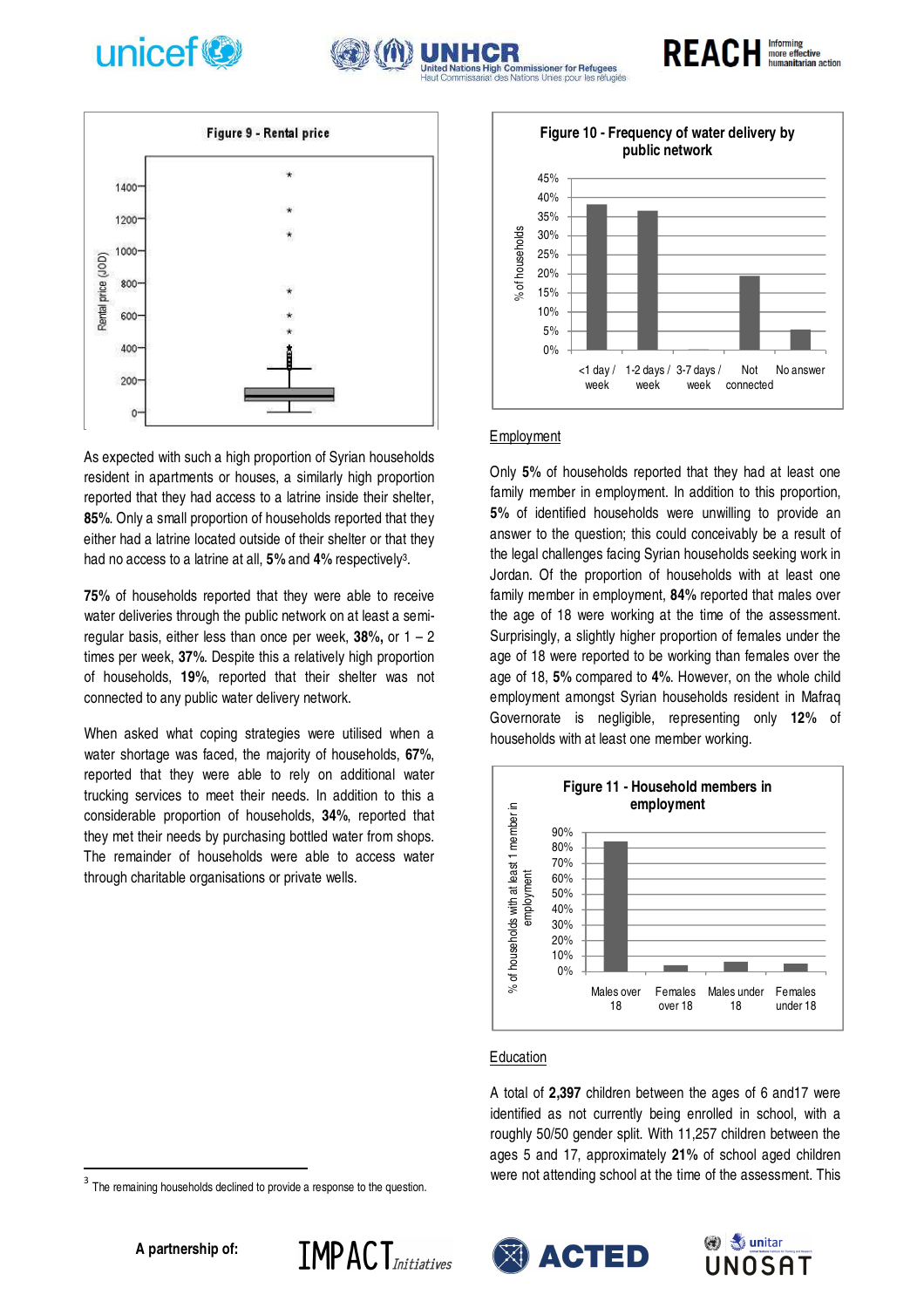



REACH Informing

is considerably lower than other Governorates targeted through the assessment such as Jarash, where approximately half of school aged children were not attending at the time of the assessment.

When asked to provide a reason as to why children were not currently enrolled in school, it was most commonly reported that available educational services were not known about, representing **45%** of responses. In addition, as expected due to problems of overcrowding in Jordanian schools, **15%** of responses indicated that Syrian children had been enrolled in school but were placed on a waiting list.



### Health

When compared to other Governorates targeted through the assessment, a relatively large proportion of households with children between 6 months and 5 years, **24%**, reported that they had been vaccinated against measles in Jordan. In spite of this, the overwhelming majority of these households, **70%**, reported that their children had not been vaccinated against measles since arriving in Jordan.



### Assistance received and reported needs

**44%** of all households identified to be resident in Mafraq Governorate reported that they had received some kind of assistance since arriving in Jordan. Of this proportion the most common form of assistance reported to have been received was food aid, representing **80%** of assistance received.



As was the case with other Governorates targeted through the assessment, the overwhelming majority of households that reported receipt of assistance, perceived that assistance was provided primarily by locally based charities, **73%**. Despite the large number of international organisations operating in Mafraq when compared to other Governorates, only a small proportion of households perceived that assistance was primarily provided by the international community, **19%**.



Cash for rent was selected by the vast majority of households identified through the assessment as the highest priority need, **74%**. In addition, household items and food assistance